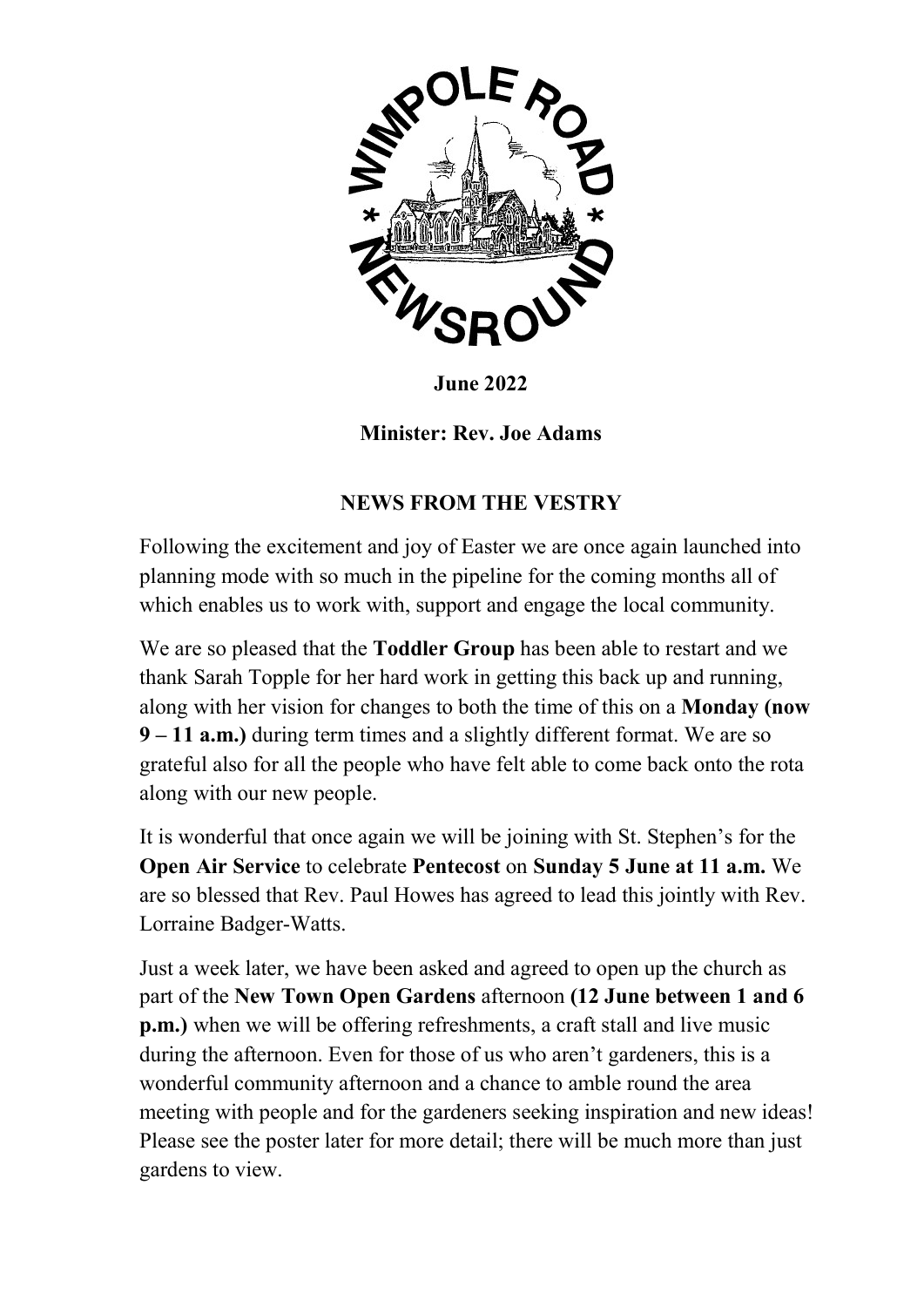We are also delighted that Christian's Against Poverty (CAP) has asked to use Wimpole Road to run a 6 to 8 week course called 'Life Skills'. As well as enabling CAP to use the premises, we also want to extend a warm welcome to the CAP leaders and those attending the course and we will be serving refreshments during the evening. The course starts on Thursday 6 June and if you are able to assist with the refreshments please speak to Christine Firmin. Likewise, if you or somebody you know would find the course useful, please see the advert contained within the Newround / and or pick up a leaflet from church.

At a somewhat earlier stage in planning, but potentially to follow on from the CAP course above, we are exploring the opportunities to set up a 'Slow Cooker Club' and we hope to be able to share an update and more information about this with you in the coming weeks. Based upon what we know, this will be another great project to enable us to work with and support those from the local community.

After two years of 'COVID Enforced' break Holiday Club is back! It will run along similar lines to the past. This will run from  $22 - 26$  August and more information will follow shortly, but in the meantime, if you feel able to help in anyway, please speak to me.

The Community Day will be taking place on Saturday 17 September. We already have a good number of stalls booked to come and a range of entertainment for the afternoon. This is always a hugely popular event. Everybody is invited to come along and join us for the afternoon and if you feel able to get involved with the planning and / or running of the events, please speak to Juliet or me. The date of the next planning meeting is Wednesday 13 July 7.30 p.m. in the church parlour or vestibule.

Please can you be sure to have the Church Vision Planning Meeting scheduled for 23 August in your diary. This will be an important meeting where we can reflect on the work that we currently doing and that which we have in plan alongside thinking about what else we could or should be doing locally and also jointly with St. Stephen's to really make a difference in the New Town area and beyond. As you will be aware Rev. Dan Cant, the Curate at St. Stephen's has been and is working on a Community Survey and we are hoping that in part the output from this will help to inform some of these discussions. Again, more details will be following over the coming weeks.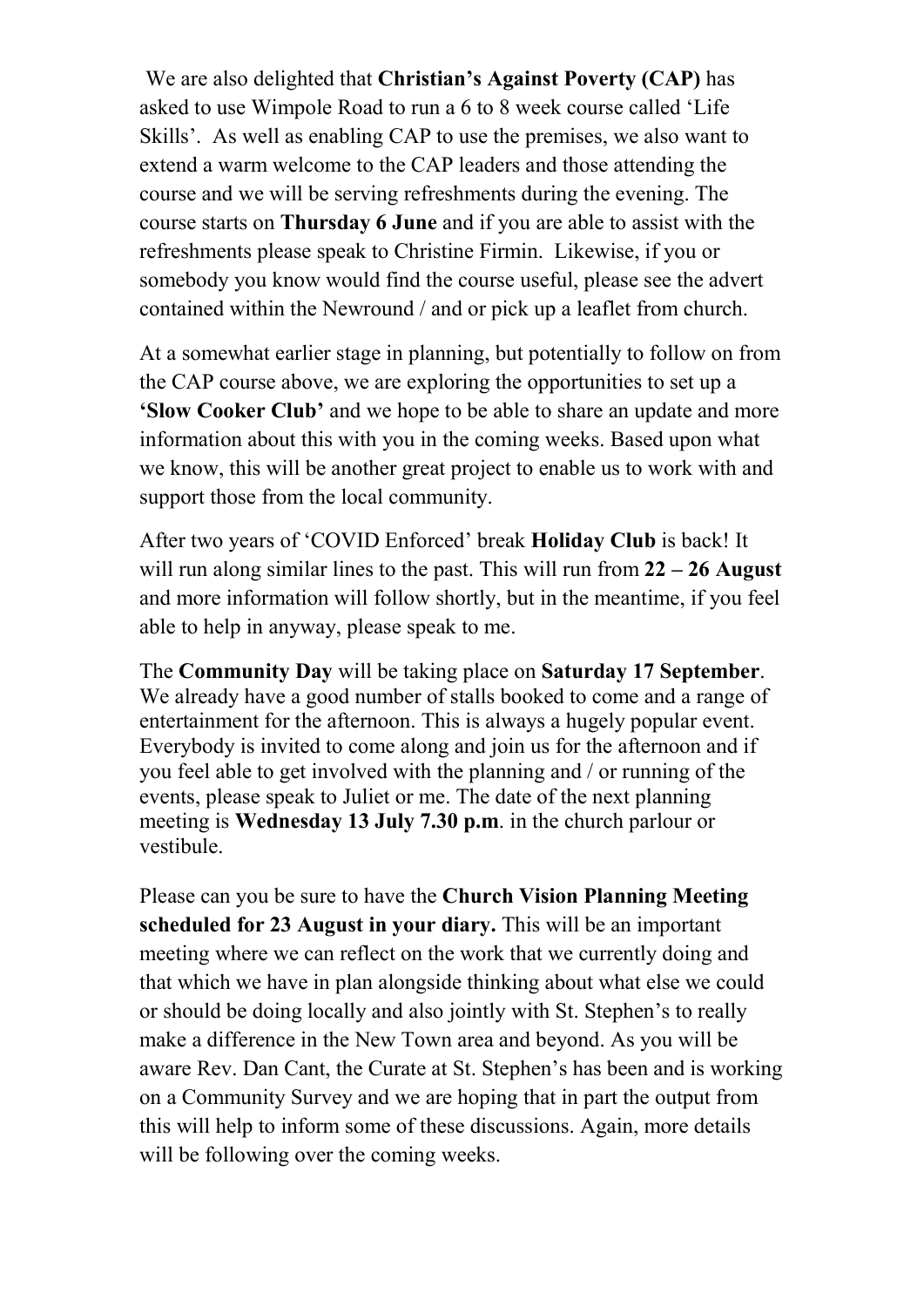I also hope that by the time we meet, we will have a much clearer understanding of what we might be able to use the Manse for, following Alan and Janet's departure and how this might also impact our plans. This is a really important meeting and we really hope that as many people as possible will feel able to attend.

I know this all feels like a huge 'To Do' list and at times it can all feel quite overwhelming and this is on top of all the other work that we are already doing in so many ways. But, I hope that like me, you can feel exited and blessed that God is giving us so many opportunities as we seek to do his will and serve our community and through this share the good news with those around us. As we move forward we ask that, as you are able, you join with us in this work and also hold it in your prayers.

In closing, please can I ask that you continue to hold Rev. Joe and Dave in our prayers as Joe continues on is time of sabbatical and even more so given his recent ill health.

## Andrew Topple

## A PRAYER FOR THE QUEEN'S JUBILEE

#### Gracious Father,

in Christ you have granted your people every spiritual blessing in the heavenly places

and have anointed us with your Holy Spirit to bear fruit in love and joy and peace.

We give you thanks for the strengthening power of your Spirit seen in the dedicated service of Elizabeth our Queen.

Grant that the same Spirit may inspire us to proclaim the faith which she cherishes,

to look with her in hope for the outworking of your gracious purposes and to serve your people in love.

This we ask in the name of your beloved Son who now lives and reigns in glory for ever.

Amen.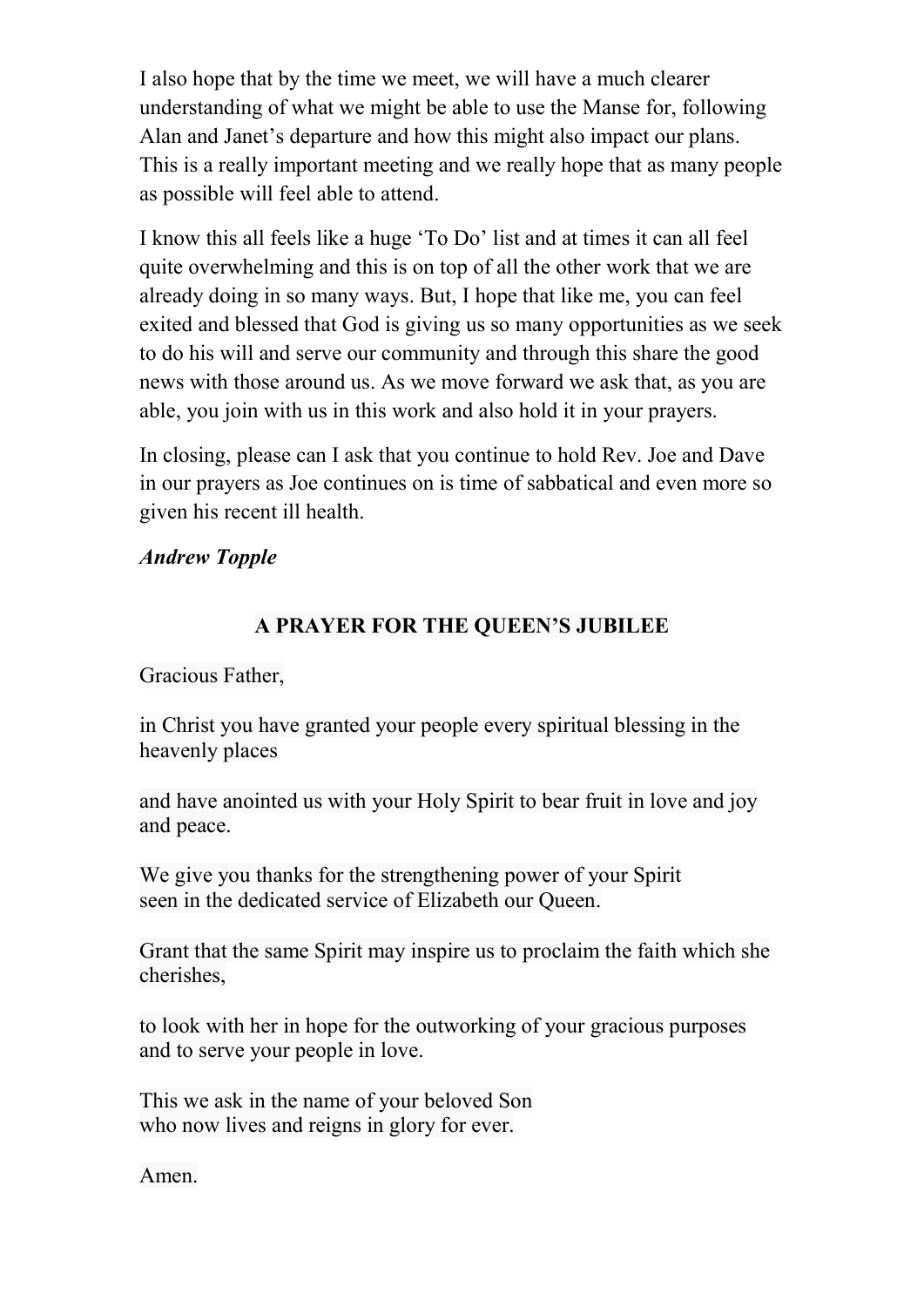# THURSDAY CIRCLE

May began with a presentation on 'Lost Skills and Crafts' by Peter Mockford. The following Thursday a Quiz Afternoon for Christian Aid raised £110 for the charity – thanks to all who participated or donated to this cause.

19 May Brian and Carole Willis from Great Oakley gave a challenging presentation on 'Wateraid', which made us think about how blessed we are to have running water and sanitation. Thanks to Andrew for the last minute help with the technology!

The final Thursday in the month was an opportunity to watch a youthful Margaret Clubb and her company putting on one of her shows. They were all very talented but we particularly enjoyed seeing Margaret in her fishnet tights singing 'Burlington Bertie from Bow' and kicking her legs about! One poor gentleman from the audience was picked on to sit on the stage and join in with one of Margaret's songs, at one stage even encouraged to put his hand on her leg!

Thanks to Andrew and Edward for helping with the technology so that it all ran smoothly. Margaret has some more material, albeit of a different nature, which I hope to schedule for November.

Looking ahead:

**9 June** Rebecca Taylor will introduce us to the work of 'Christians' Against Poverty', which helps those who are in debt.

16 June Jean Quinn, a good friend to Thursday Circle, will talk Mors Bags. I'm not quite sure what these are or even if I've spelt it correctly! Jean answered my enquiry about these by saying that I would know what they were by the end of the talk! Do come and find out!

23 June Stewart Seymour from Braintree will give a presentation on 'The Civil War in Suffolk and Essex'.

30 June Roy Waters will talk about 'Growing Up in the Dutch Quarter in the 1940's and 50's'.

Our meetings at 2.30 p.m. on Thursdays are open to all – male or female, young or old, churchgoers or non-attendees. Come and join us!

## Joan Gomer – Secretary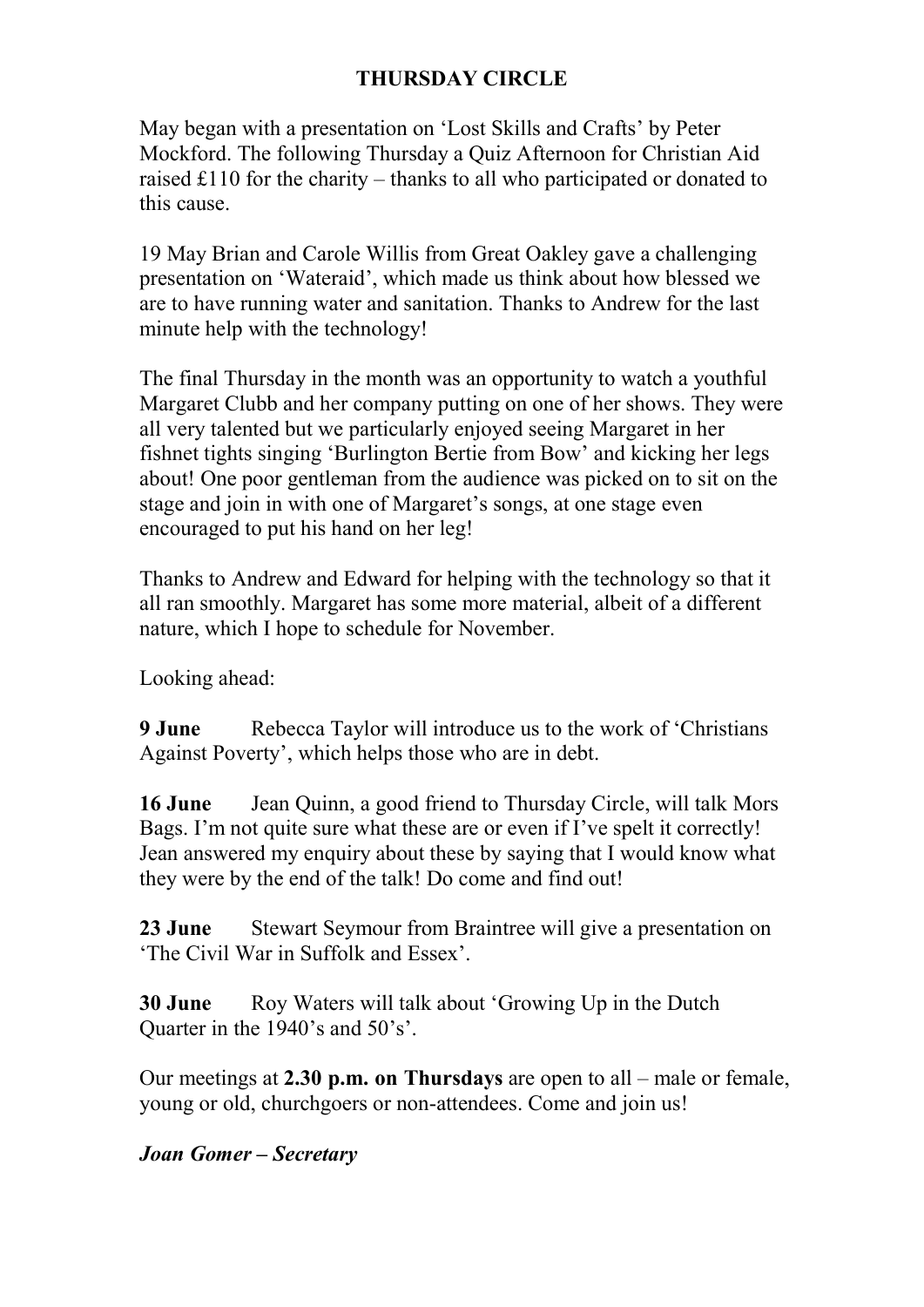## ST. STEPHENS PENSIONERS LUNCH CLUB RE-OPENS

This monthly luncheon club, which has run for over 20 years, re-opened last month and twenty four people sat down (together) to eat lunch including one centenarian!

A proper two course cooked meal is provided followed by tea/coffee and a raffle all for the sum of £5.

Wimpole Road members have joined the cooking team and as a result St. Stephen's would like to invite you to come and enjoy this friendly lunch group. It meets at St. Stephens, in Canterbury Road at 12.15 on the second Monday of each month.

The next lunch date is **Monday 13<sup>th</sup> June**, when a roast dinner will be served followed by a fruit crumble. A vegetarian alternative can be provided upon request.

If you would like to attend please register with the organiser Jill Livermore by  $10^{th}$  June who can be contacted on 07756 873893. Prior registration is necessary so that appropriate catering arrangements can be made or ask Peter Studd (the tall bloke with the white beard in church) for details.

The July lunch will be fish and chips and lunches will restart in September.

## Peter Studd

## JEAN BAKER

Dear Friends,

I am sorry to report that Jean Baker a former Local Preacher is in Mersea Ward, Colchester General Hospital, where she is receiving only palliative care. She is quiet and sleeping most of the time. Today 28 May is her  $94<sup>th</sup>$ birthday. Please ask her Wimpole Road friends to pray for her painless and peaceful delivery into the arms of her maker.

For a long time now Mother has wondered why she is still on this earth in constant pain and essentially housebound with dementia slowly erasing her essence. On Wednesday she begged to go to hospital - she would normally fight tooth and nail to avoid hospitals.

Many thanks, God bless Glyn Baker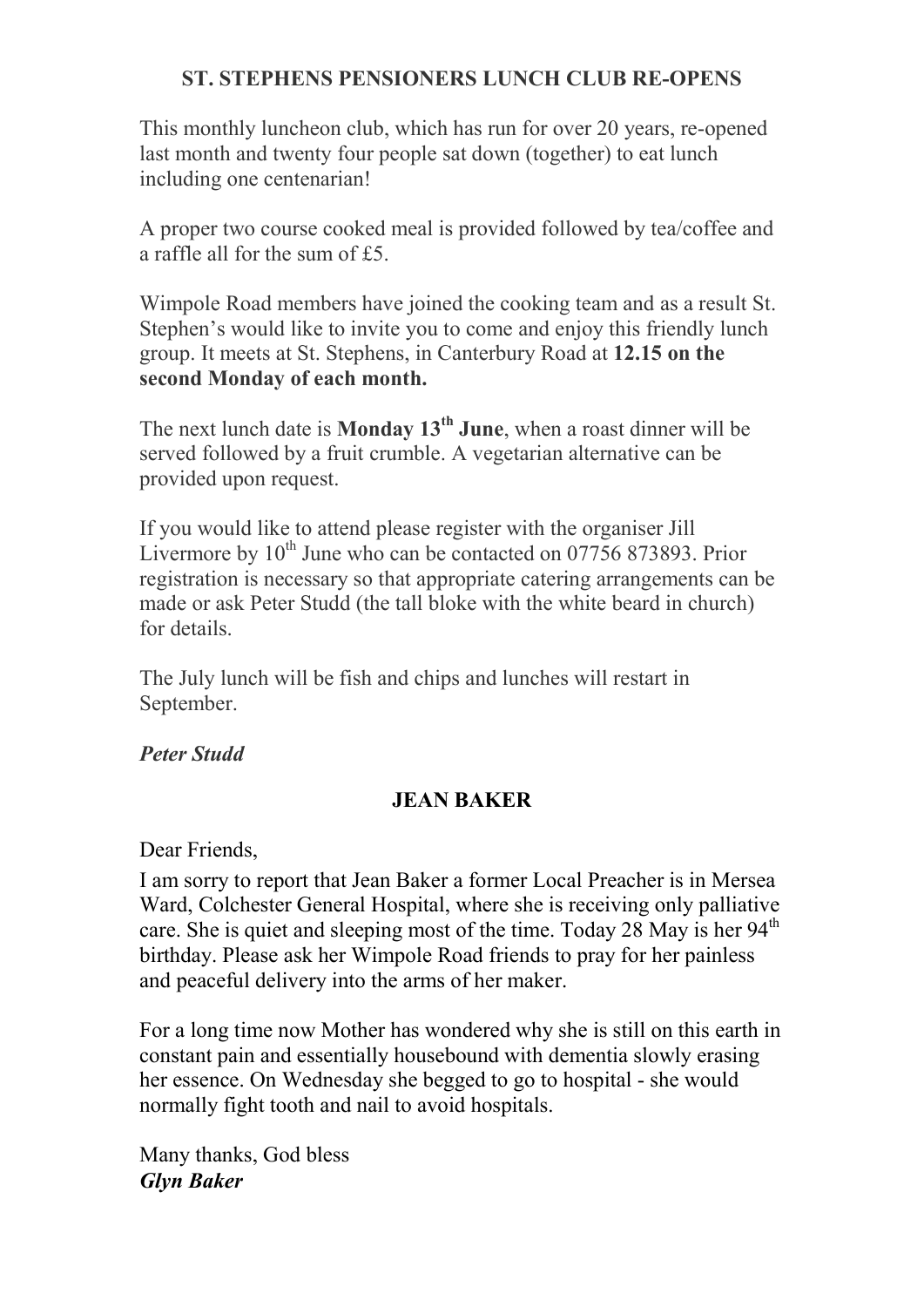## GOD LOVES AND UNDERSTANDS

It's amazing and incredible, But it's as true as it can be,

God loves and understands us all And that means you and me

His grace is all sufficient For both the young and old,

For the lonely and the timid, For the brash and for the bold

His love knows no exceptions, So never feel excluded,

No matter what your past has been, Trust God to understand,

And no matter what your problem is Just place it in His Hand

For in all of our unloveliness This great God loves us still,

He loved us since the world began, And what's more, He always will!

## Helen Steiner Rice

## THE OCEAN OF LOVE

We can only see a little of the ocean Just a few miles distant from the rocky shore But out there - far beyond our eyes' horizon There's more - immeasurably more.

We can only see a little of God's loving A few rich treasures from His mighty store But out there - far beyond our eyes' horizon There's more - immeasurably more....

#### {from 'Springs in the Valley'}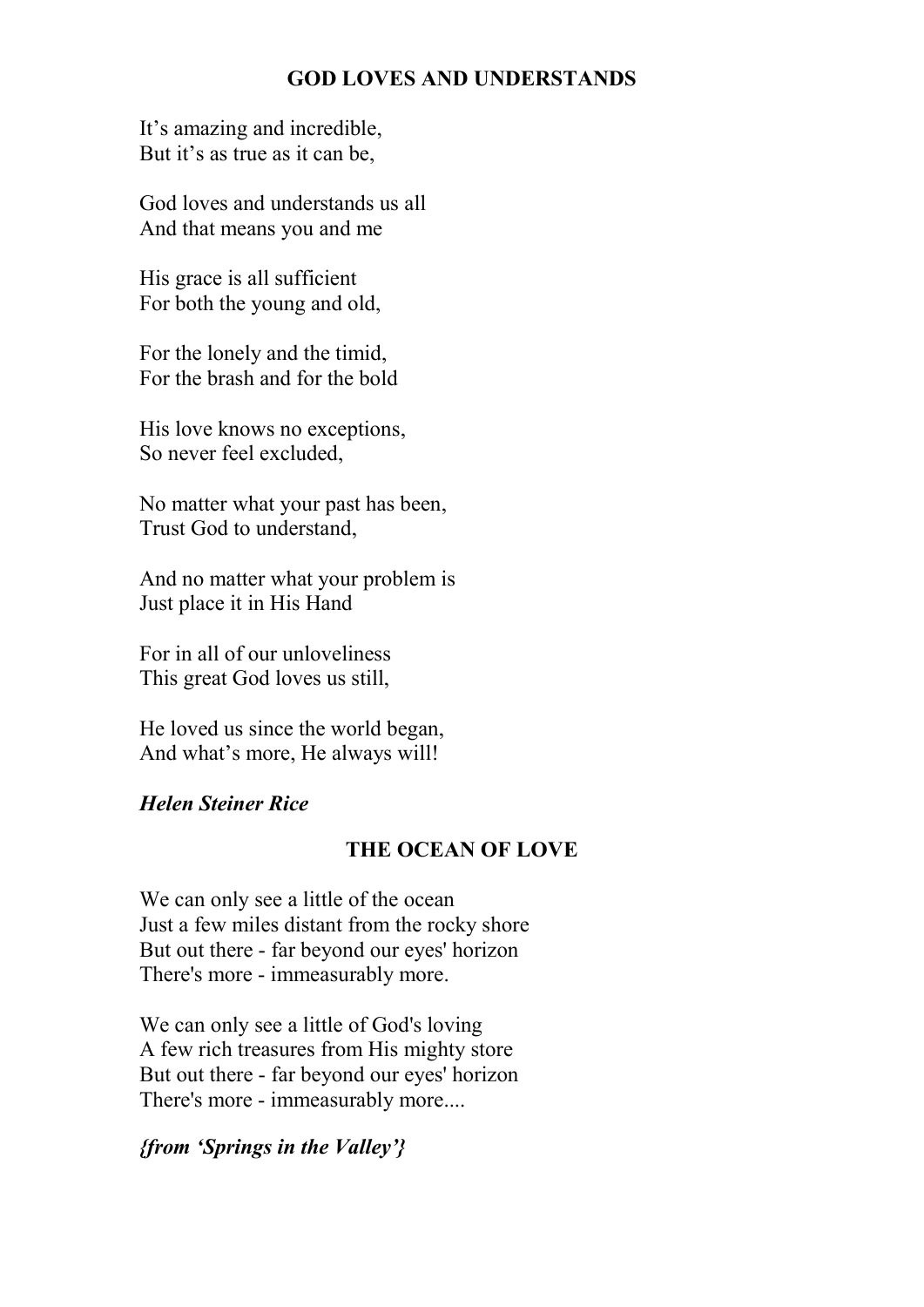## CHURCH FAMILY BBQ. Advance notice - Thursday  $28<sup>th</sup>$  July from 3.30 p.m.

After 2 years, during which circumstances prevented us from all getting together, we are hoping to resurrect the annual BBQ. Please make a note in your diaries.

It is an open invitation to anybody connected to the Church, particularly those who for various reasons have not been able to worship with us recently. As usual there will be no charge.

It will be held at the home of Peter Broom, 'Somerville', The Folley, Layer de la Haye. Some limited parking in the driveway, but parking is freely available in the road.

Please come along if you are able and renew friendships, which perhaps have drifted over the last two years. Those reading this that have moved away from the circuit are particularly welcome to join us.

Peter Broom

# THOUGHT FOR THE MONTH

'There are far better things ahead than ones we leave behind.'

C.S. Lewis

## FOR YOUR PRAYERS:

## Jean Baker, Michael Goodey, Rachel Allen, Edith Plane and all those who are in poor health.

Any ministerial concerns during Joe's sabbatical please contact Rev. Alan Jenkins or a Steward.

Heavenly Father, hear our prayers for our brothers and sisters in Ukraine.

Lord we ask for peace for those who need peace, reconciliation for those who need reconciliation and comfort for all who don't know what tomorrow will bring. Lord may your Kingdom come, and Your will be done.

Amen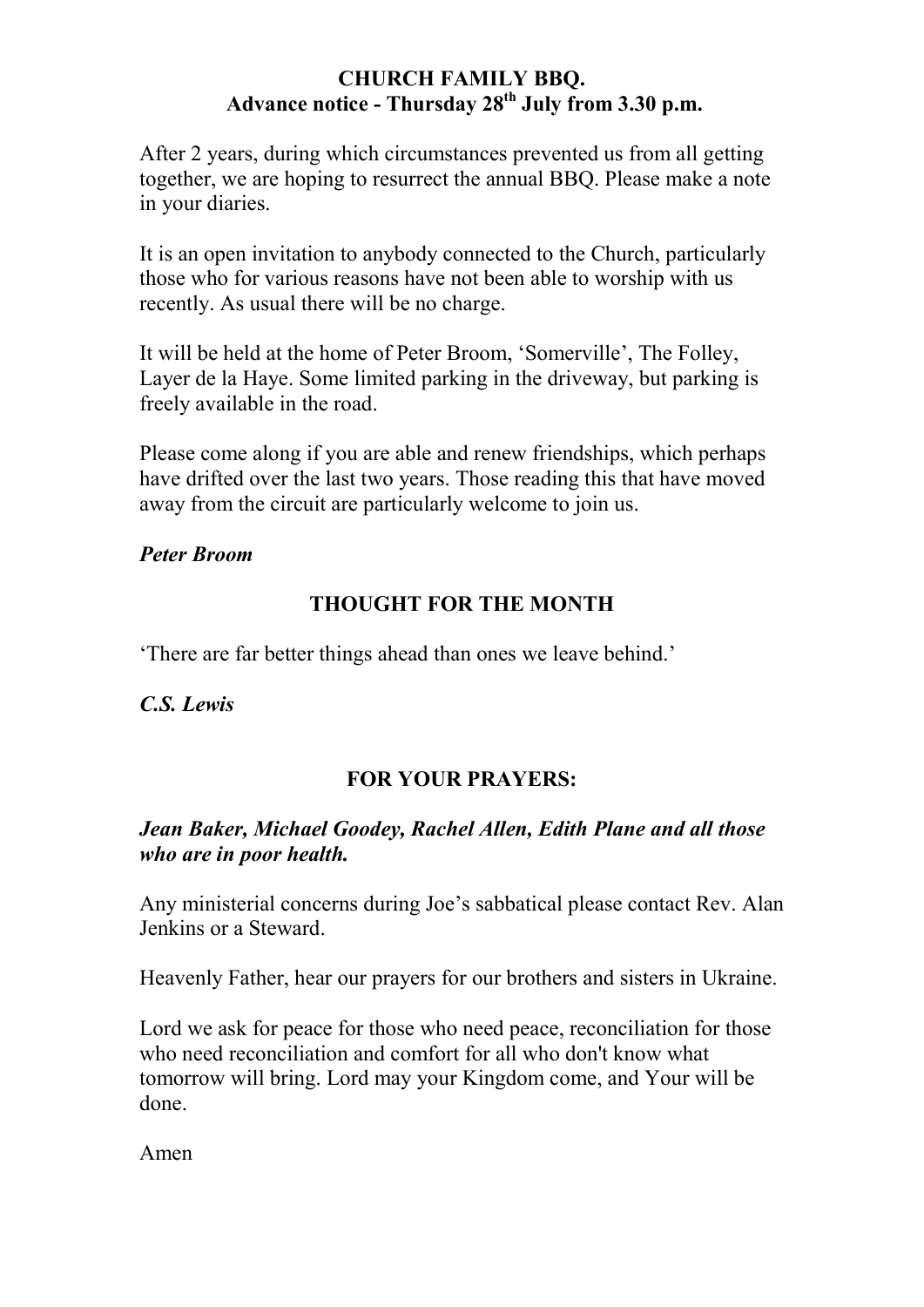## WIMPOLE ROAD CHURCH SERVICES FOR JUNE

Sunday mornings at 11.00 a.m.

| 5 June  | Pentecost Open Air Joint Service with St.<br>Stephen's, led by Rev. Paul Howes and<br><b>Rev. Lorraine Badger-Watts.</b> |
|---------|--------------------------------------------------------------------------------------------------------------------------|
| 12 June | <b>Michael Topple</b>                                                                                                    |
| 19 June | <b>Rev. Paul Howes</b><br><b>Holy Communion</b>                                                                          |
| 26 June | <b>Joanne Eckersley</b>                                                                                                  |

## A WARM WELCOME AWAITS

Join us after the service for coffee/tea and biscuits in the church parlour for a time of refreshments and fellowship.

¬¬¬¬¬¬¬¬¬¬¬¬¬¬¬¬¬¬¬¬¬¬¬¬¬¬¬¬¬¬¬¬¬¬¬¬¬¬¬¬¬¬¬¬¬¬¬¬¬¬¬

## KEEP UP TO DATE ON OUR WEBSITE:

www.wimpoleroadchurch.org.uk

¬¬¬¬¬¬¬¬¬¬¬¬¬¬¬¬¬¬¬¬¬¬¬¬¬¬¬¬¬¬¬¬¬¬¬¬¬¬¬¬¬¬¬¬¬¬¬¬¬¬¬¬

## BABY CONGRATULATIONS

Peter and Joan Studd were pleased to welcome their fifth grandchild into the world at the start of May. Ethan was 9lb 9oz at birth.

Mother, baby and dad all doing well and picking up practical parenting rapidly.